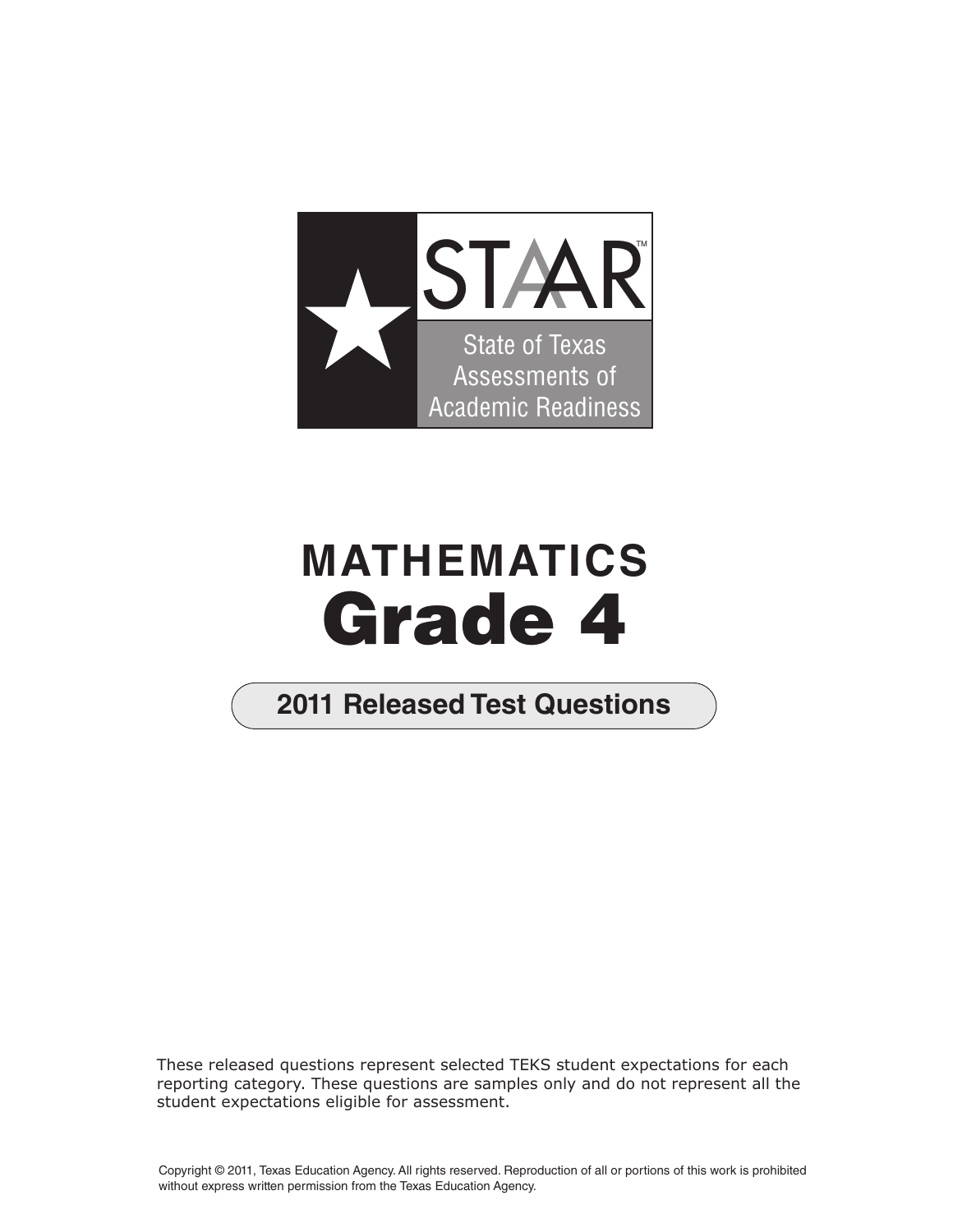**1** Look at the amounts of money shown below. In which amount of money does the digit 4 represent four cents?







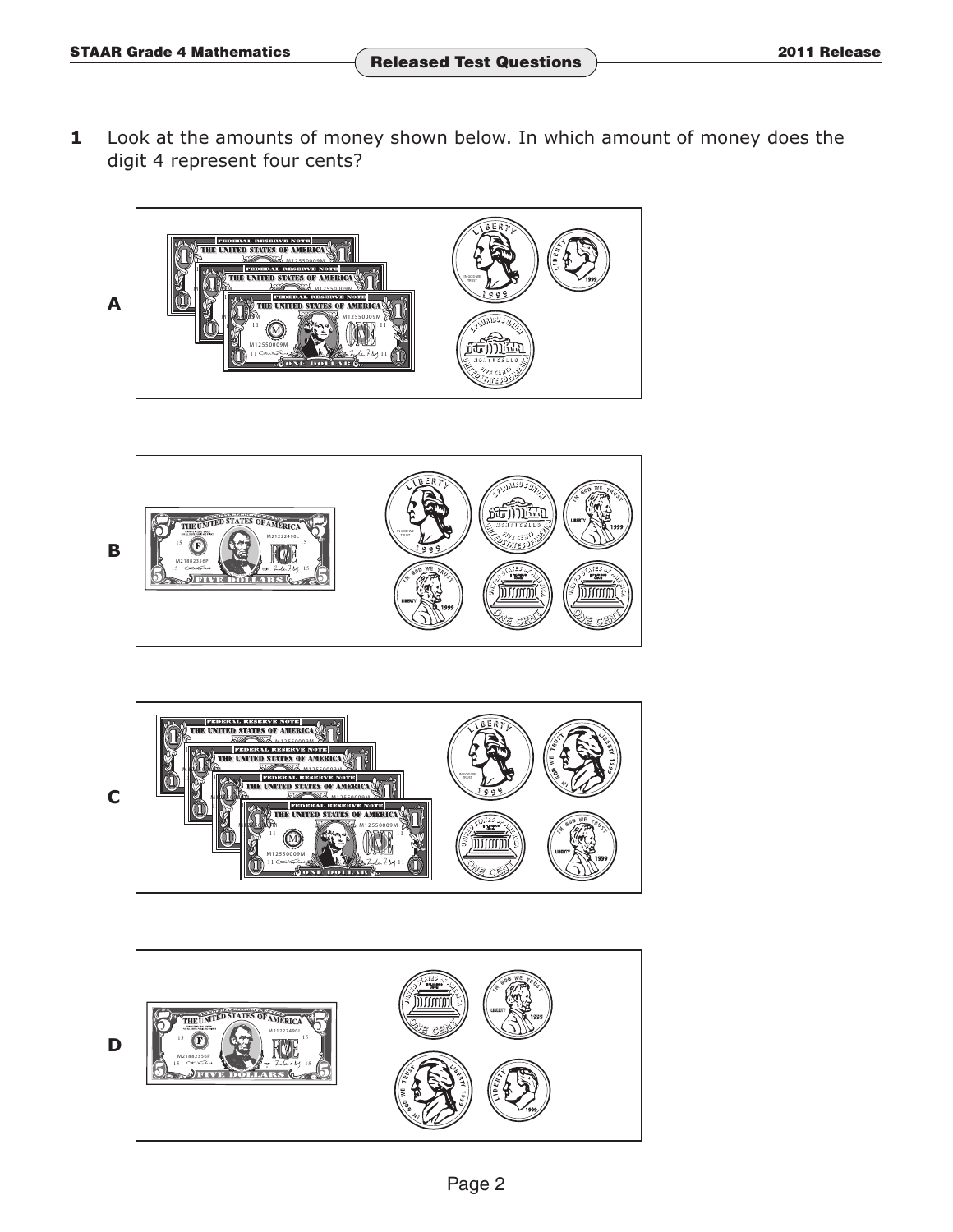**AAR Grade 4 Mathematics Released Test Questions**  2011 Release

**2** The model below is shaded to represent  $3\frac{7}{100}$ . 100

Which decimal does the model represent?

- **A** 3.007
- **B** 3.7
- **C** 3.07
- **D** 0.37

- **3** During one basketball game, Sarah's team scored 11 baskets worth 2 points each and 3 baskets worth 1 point each. Daniel's team scored 8 baskets worth 2 points each and 10 baskets worth 1 point each. What was the final score?
	- **A** Sarah's team: 25 points Daniel's team: 16 points
	- **B** Sarah's team: 25 points Daniel's team: 26 points
	- **C** Sarah's team: 22 points Daniel's team: 16 points
	- **D** Sarah's team: 22 points Daniel's team: 26 points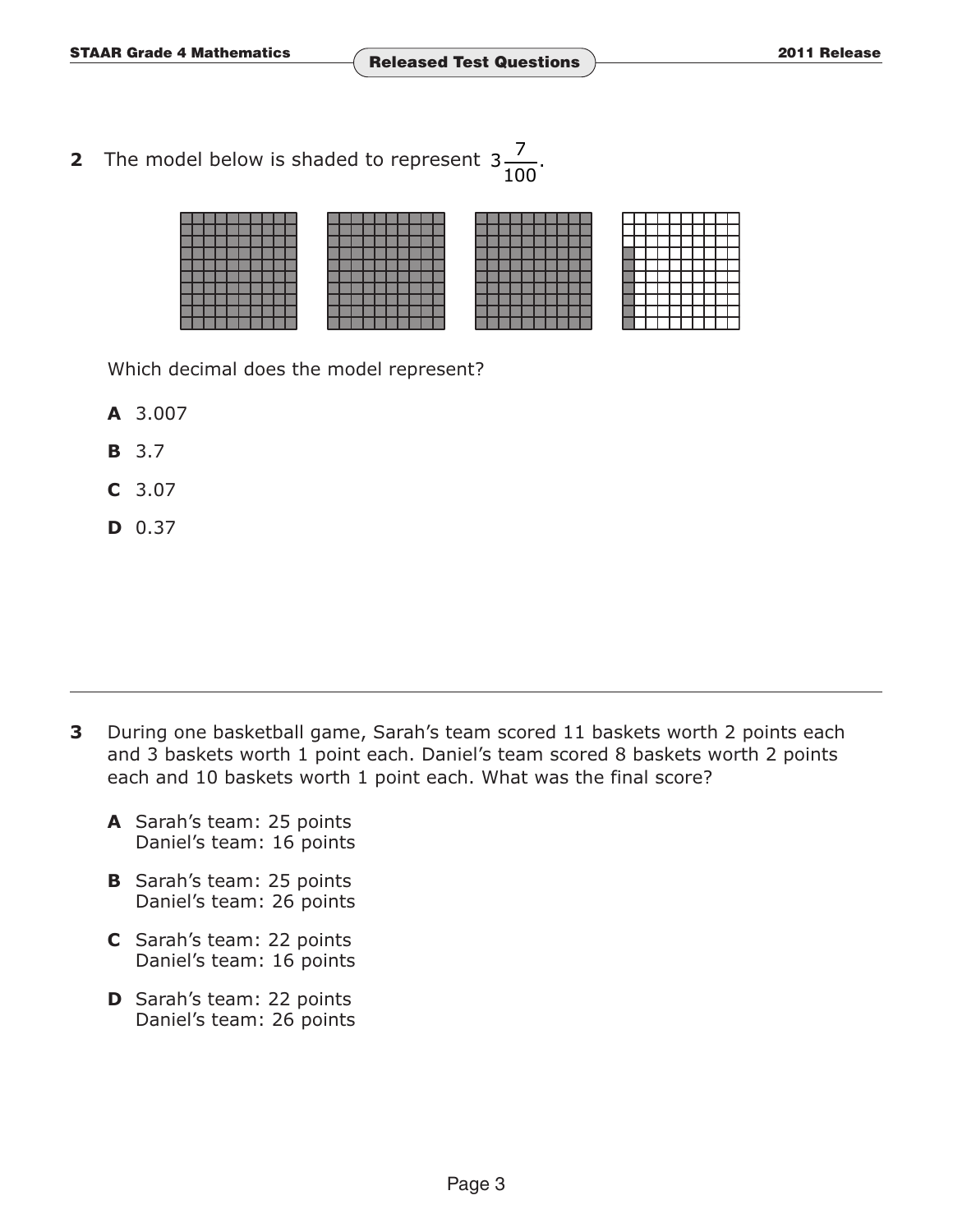- **4** Maricella buys 75 tickets at a carnival. She keeps 35 tickets for herself and gives the remaining tickets to her 2 sisters. If each of Maricella's sisters gets the same number of tickets, how many tickets does each sister get?
	- **A** 40
	- **B** 20
	- **C** 55
	- **D** Not here

**5** The numbers below follow a pattern.

70 700 7,000 70,000

Which expression shows one way to find the next number in this pattern?

- **A**  $7 \times 10$
- **B**  $7 \times 100$
- **C** 70,000  $\times$  10
- **D** 70,000  $\times$  100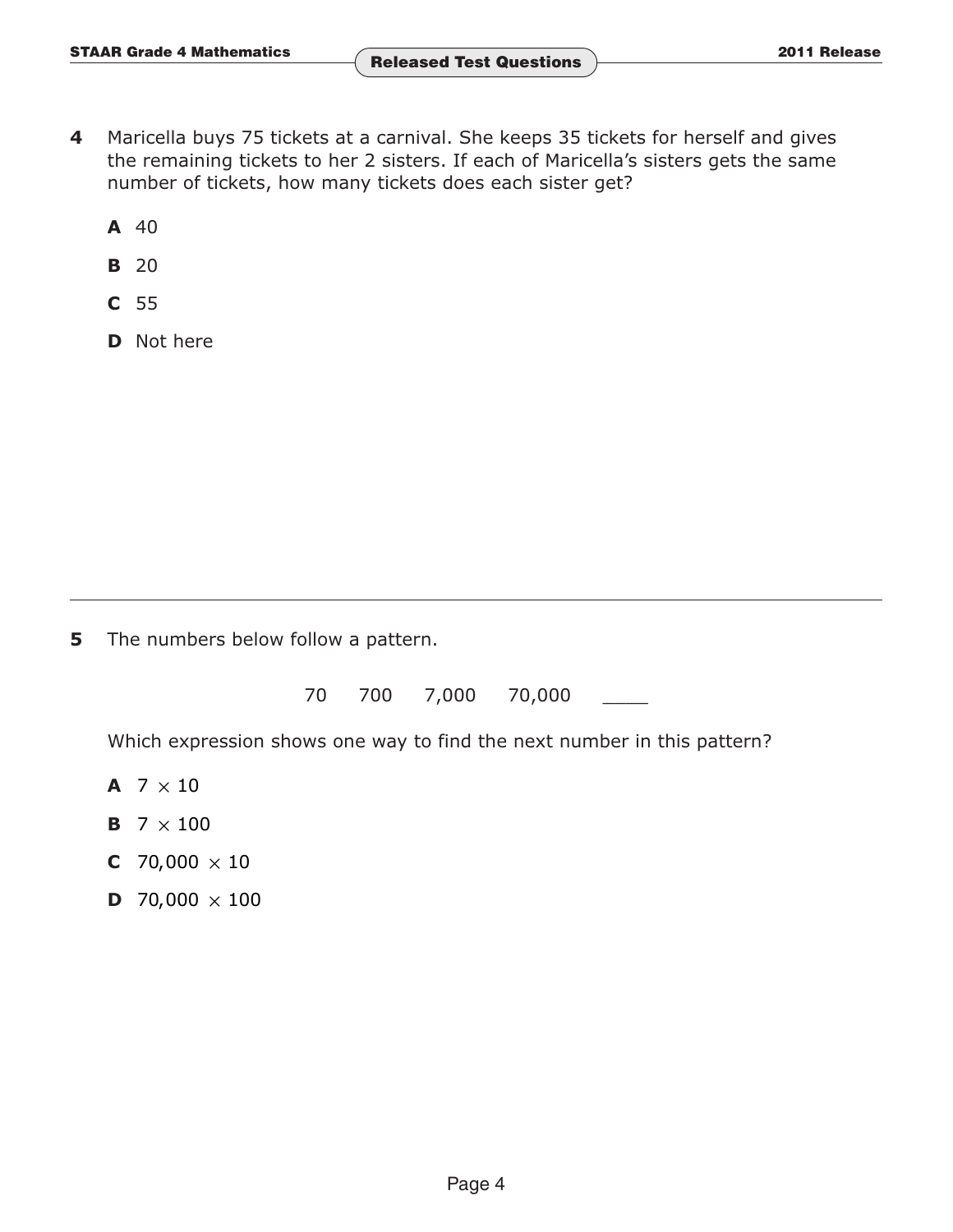Which table best represents the relationship below?



| A | 84 | 96 | $\mathbf C$ | 12 |
|---|----|----|-------------|----|
|   | 60 | 72 |             | 36 |
|   | 36 | 48 |             | 60 |
|   | 12 | 24 |             | 84 |

| B | 84 | 7 |
|---|----|---|
|   | 60 | 5 |
|   | 36 | 3 |
|   | 12 |   |

| C | 1 | 12 |
|---|---|----|
|   | 3 | 36 |
|   | 5 | 60 |
|   |   | 84 |

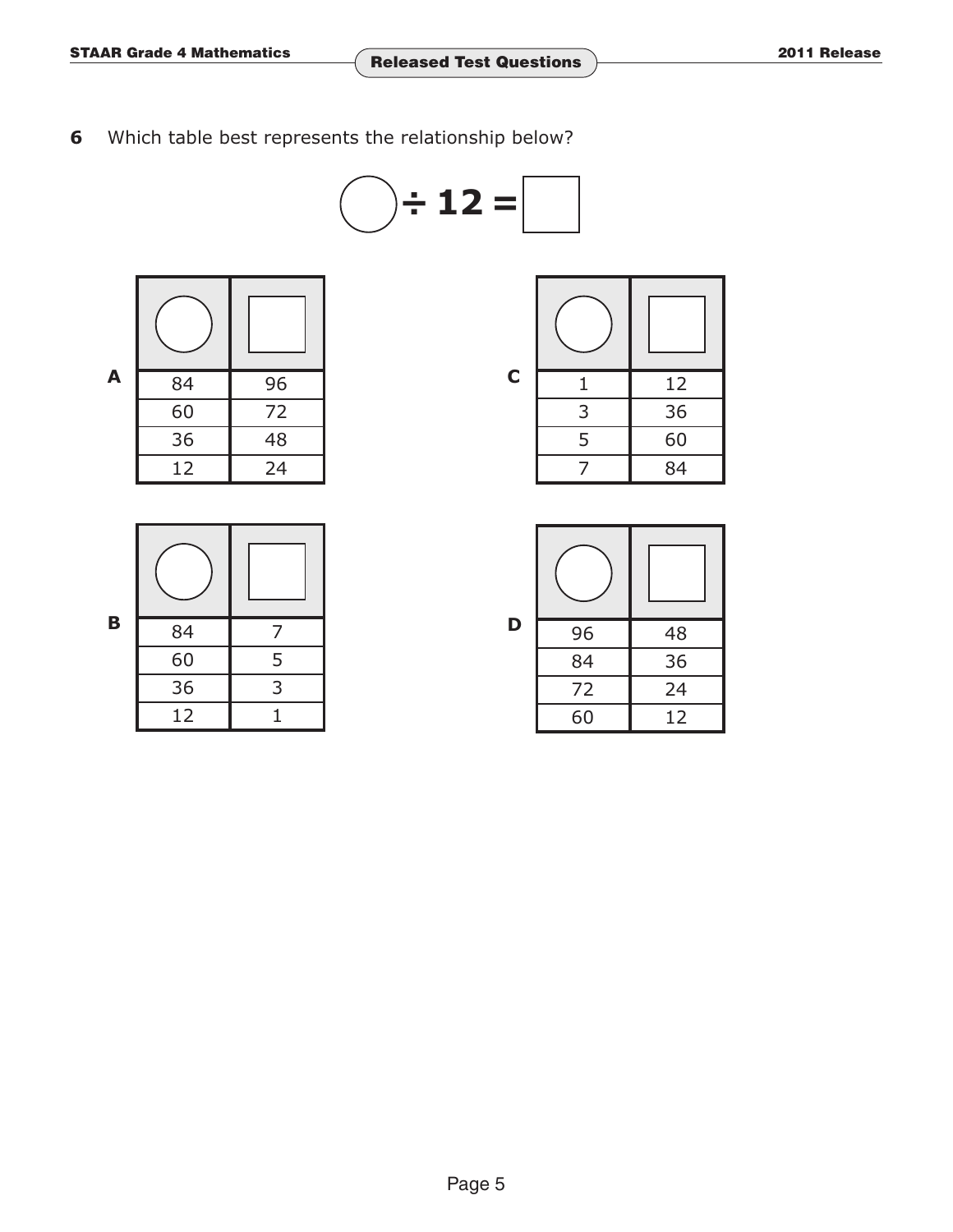**7** Look at the figures below.



 Which of the following lists all the figures that appear to have at least 2 acute angles?

- **A** P, Q, and R
- **B** P, Q, R, and T
- **C** Q, R, S, and T
- **D** P, Q, R, S, and T

**8** Look at the figures below.



Which statement is true about these figures?

- **A** They each have at least 1 triangular face.
- **B** They are all pyramids.
- **C** They each have an equal number of vertices and faces.
- **D** They are all prisms.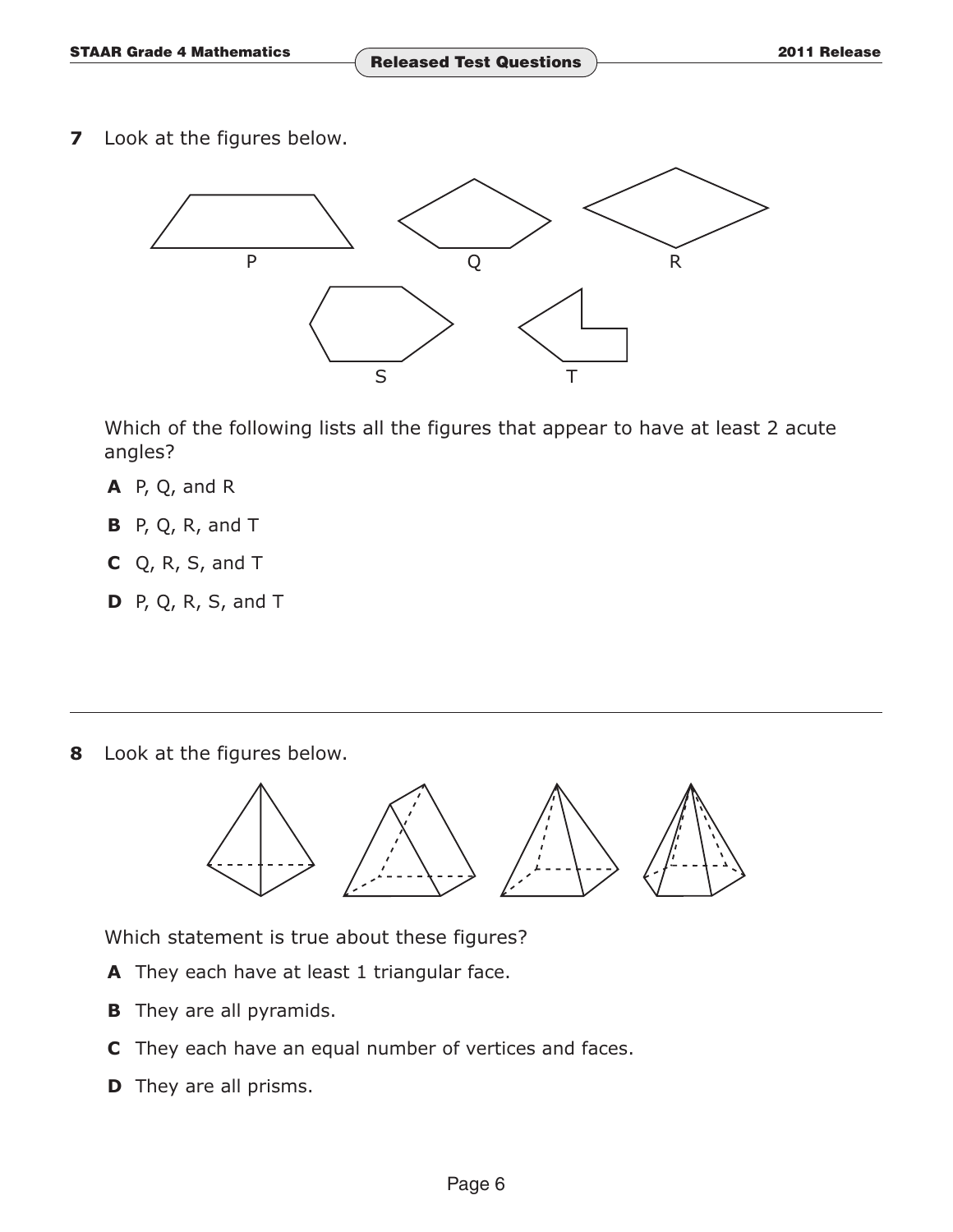- **9** A polygon has a perimeter of 20 inches. Each side is exactly 4 inches long. Which of the following figures does this describe?
	- **A** Triangle
	- **B** Square
	- **C** Pentagon
	- **D** Hexagon

10 Both of the models below are made of 1-inch cubes.



Which statement about these models is true?

- **A** The volume of Model S and Model T combined is 30 cubic inches.
- **B** Model T has a greater volume than Model S.
- **C** The volume of Model S and Model T combined is 53 cubic inches.
- **D** Model S and Model T have the same volume.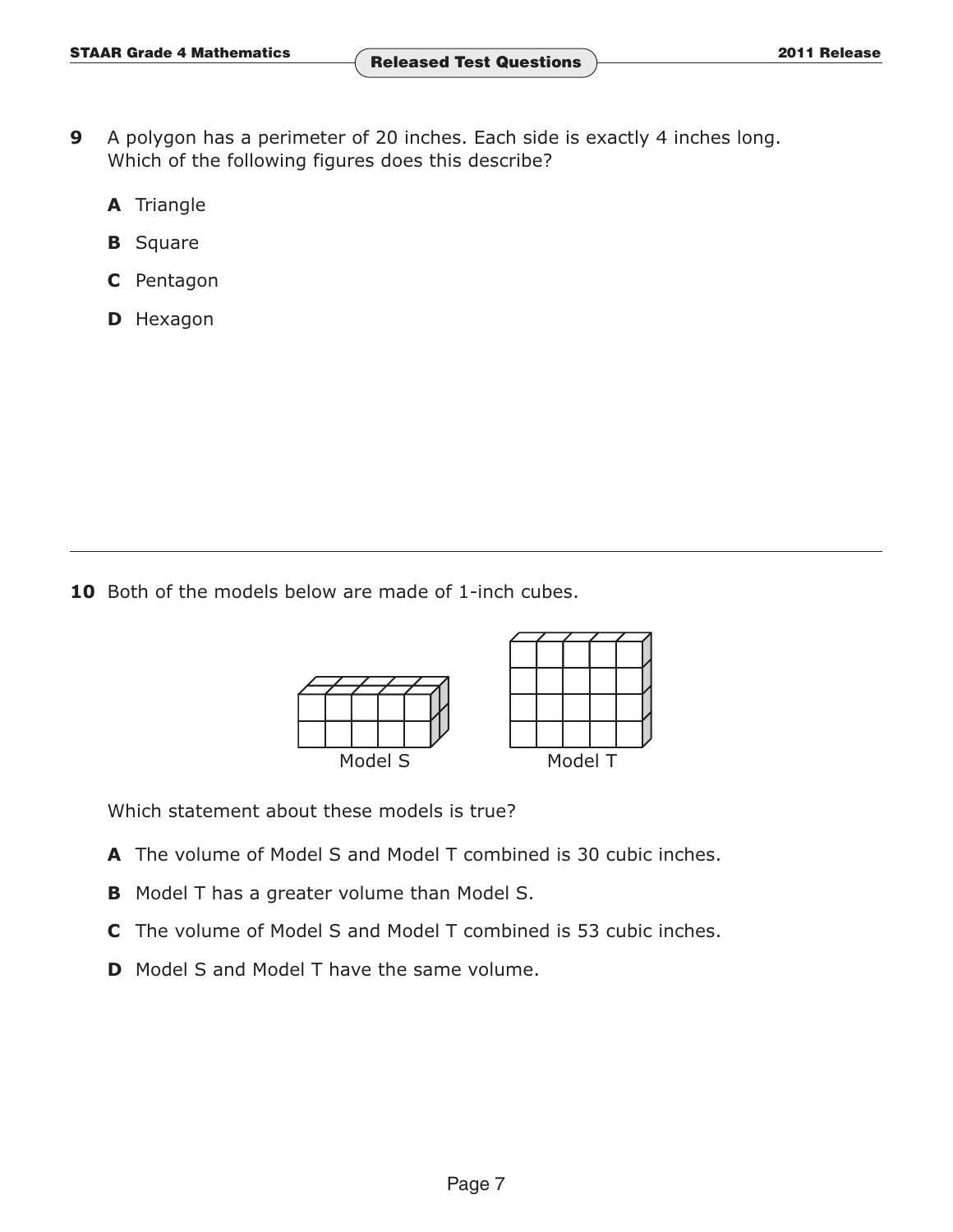11 The thermometer below shows the low temperature in Lubbock, Texas, on a winter night.



The low temperature in Chicago, Illinois, on the same day was 18°C cooler. What was the temperature in Chicago?

- **A** 42°C
- **B** 4°C
- **C** 14°C
- **D** 6°C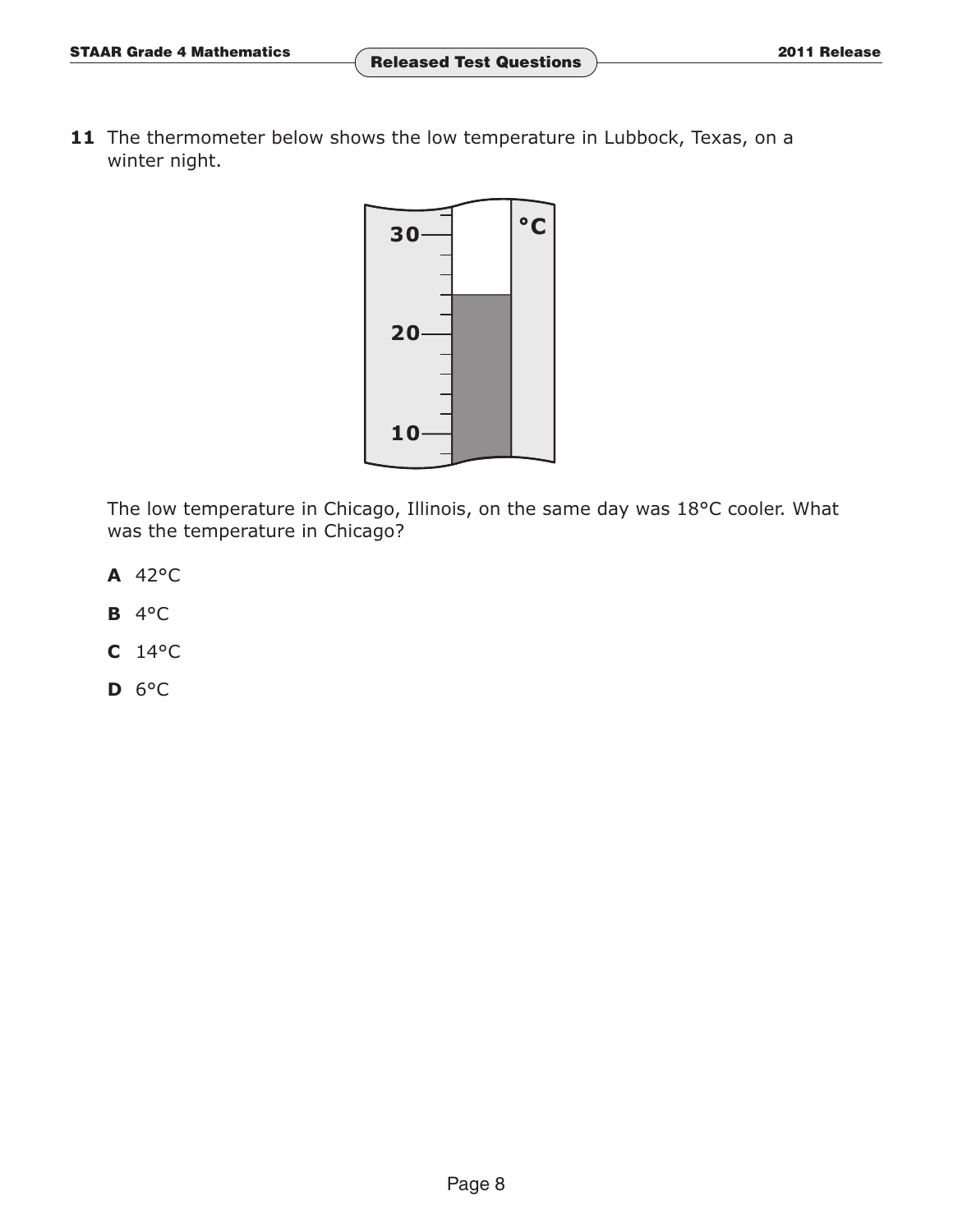**12** The pictures below show the choices for a lunch special at a restaurant.



How many combinations of 1 sandwich, 1 side order, and 1 drink are possible for the lunch special at this restaurant?

- **A** 10
- **B** 12
- **C** 36
- **D** 27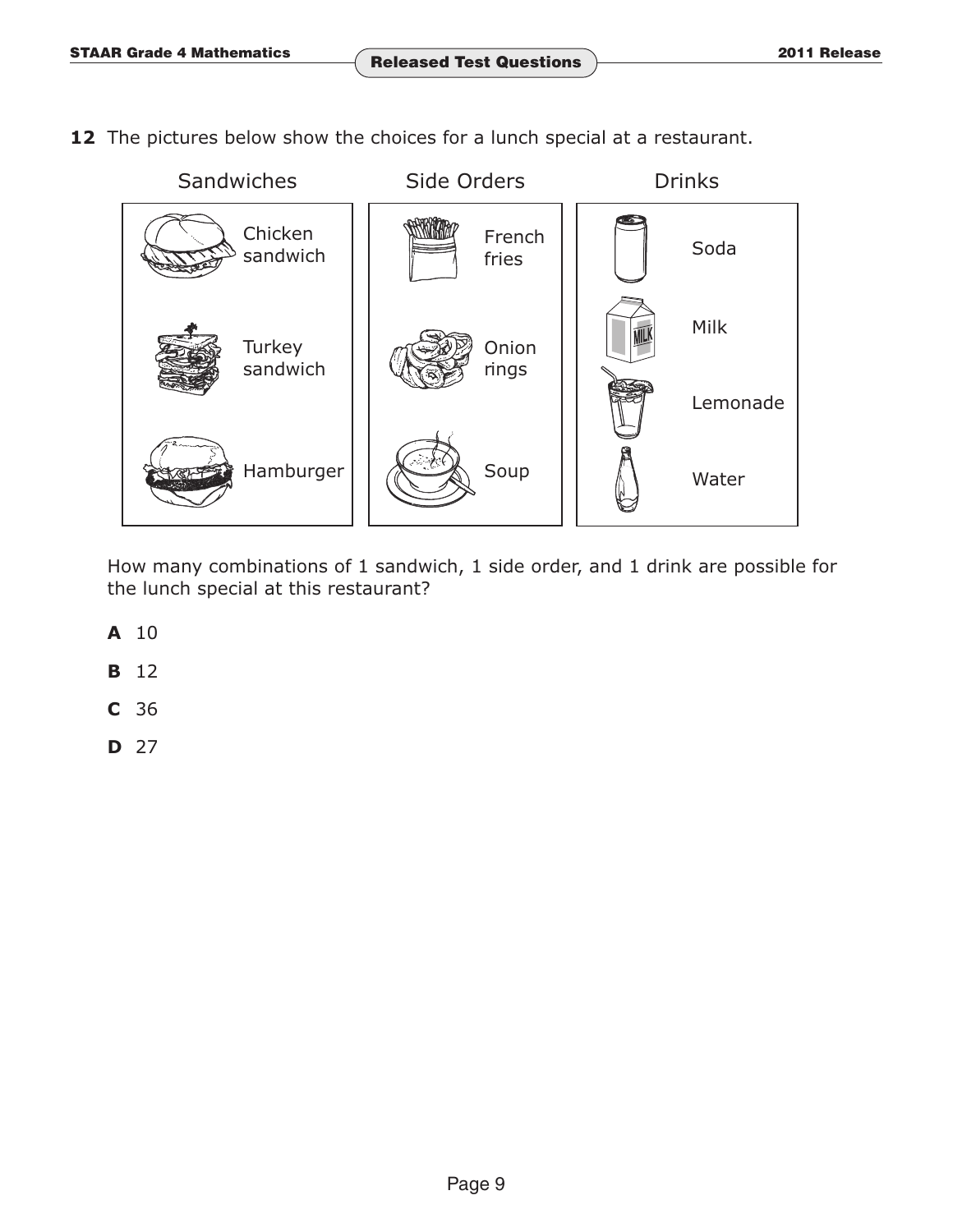13 The graph below shows the number of different kinds of T-shirts that were sold at the zoo last year.



According to the graph, about how many more white T-shirts were sold last year than black T-shirts?

- **A** 200
- **B** 450
- **C** 3,950
- **D** 2,200